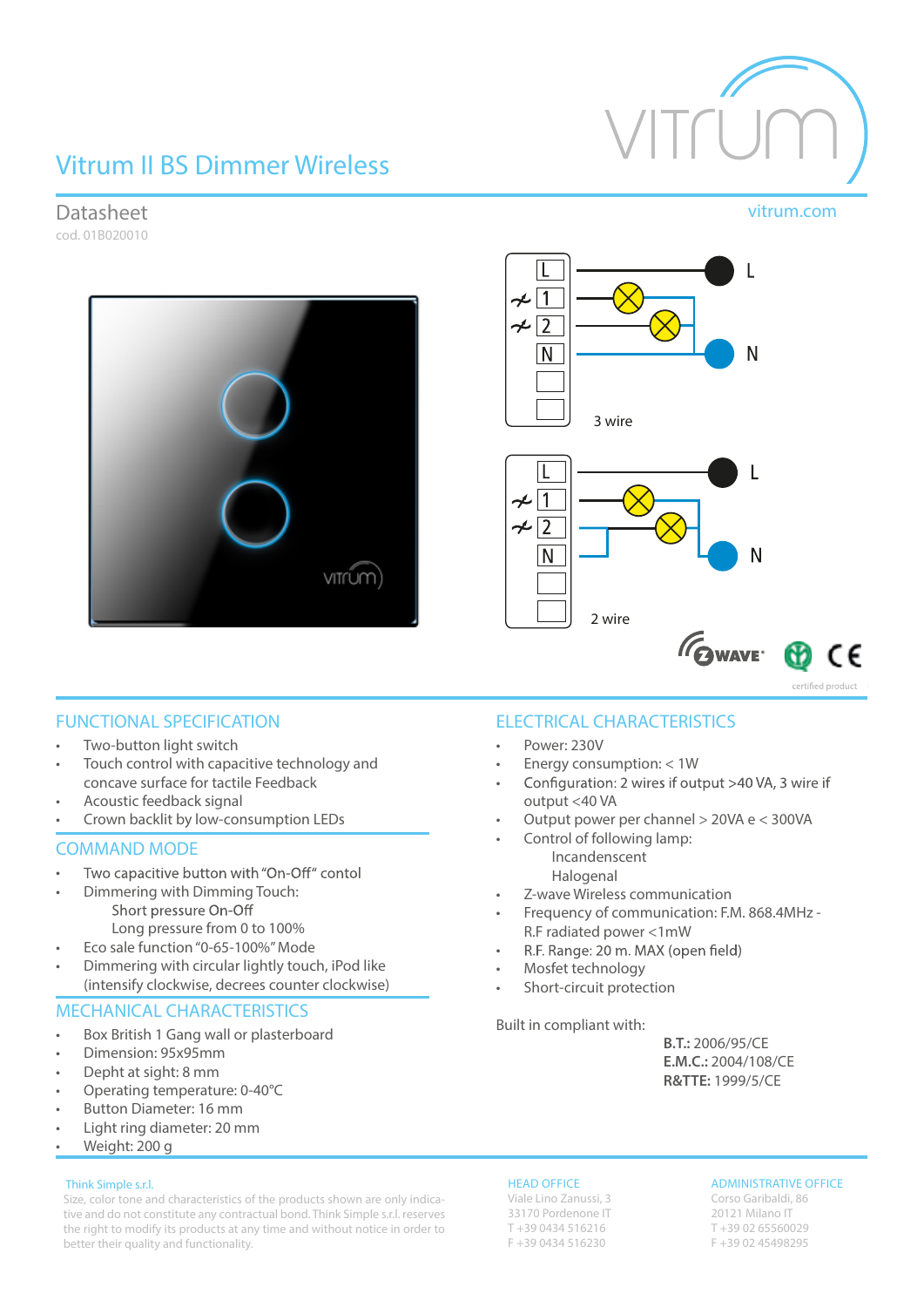

# Datasheet

**www.vitrum.com**

# **Vitrum II BS On/Off Wireless cod. 01B020020**

SPEAKS  $\bigotimes$  which





 $C \in$ 

### **FUNCTIONAL SPECIFICATION**

- Two-button light switch
- Touch control with capacitive technology and concave surface for tactile Feedback
- Acoustic feedback signal
- Crown backlit by low-consumption LEDs

# **COMMAND MODE**<br>• Two capacitive butto

Two capacitive button with "On-Off" contol

### **MECHANICAL CHARACTERISTICS**

- Box British 1 Gang (wall or plasterboard)
- • Dimension 95x95mm
- Depht at sight 8 mm
- Weight: 210 g
- • Operating temperature: 0-40°C
- • Button Diameter 16 mm
- • Light ring diameter 20 mm

## **ELECTRICAL CHARACTERISTICS**

- Power: 230V
- Energy consumption:  $< 1$ W
- Configuration: 3 wires
- $Relays$  16 A (  $P.E=1$ )
- • Output power per channel < 2400 VA"
	- Control of following lamp: incandenscent
	- halogenal
- For loads,  $<$  1500 VA for the control of: Electronic or Electromechanical transformer Fluorescent Linear Tubes
- Frequency of communication: F.M. 868.4MHz R.F radiated power <1mW
- R.F. Range: 20 m. MAX (open field)

Compliant with: **B.T.**: 2006/95/CE **E.M.C.:** 2004/108/CE **R&TTE:** 1999/5/CE



Think Simple SpA reserves the right to modify its products at any time and without notice in order to better their quality and functionality. Therefore, all the information given in this datasheet is to be considered subject to possible modifications.

**Think Simple SpA**

CF / P.Iva 01675770935 www.thinksimple.it info@thinksimple.it support@thinksimple.it

#### **Head Office**

viale Lino Zanussi, 3 33170 Pordenone Tel +39 0434 516 216 Fax +39 0434 516 230

# **Sales Office**

corso Garibaldi, 86 20121 Milano Tel +39 02 655 600 29 Fax +39 02 454 982 95